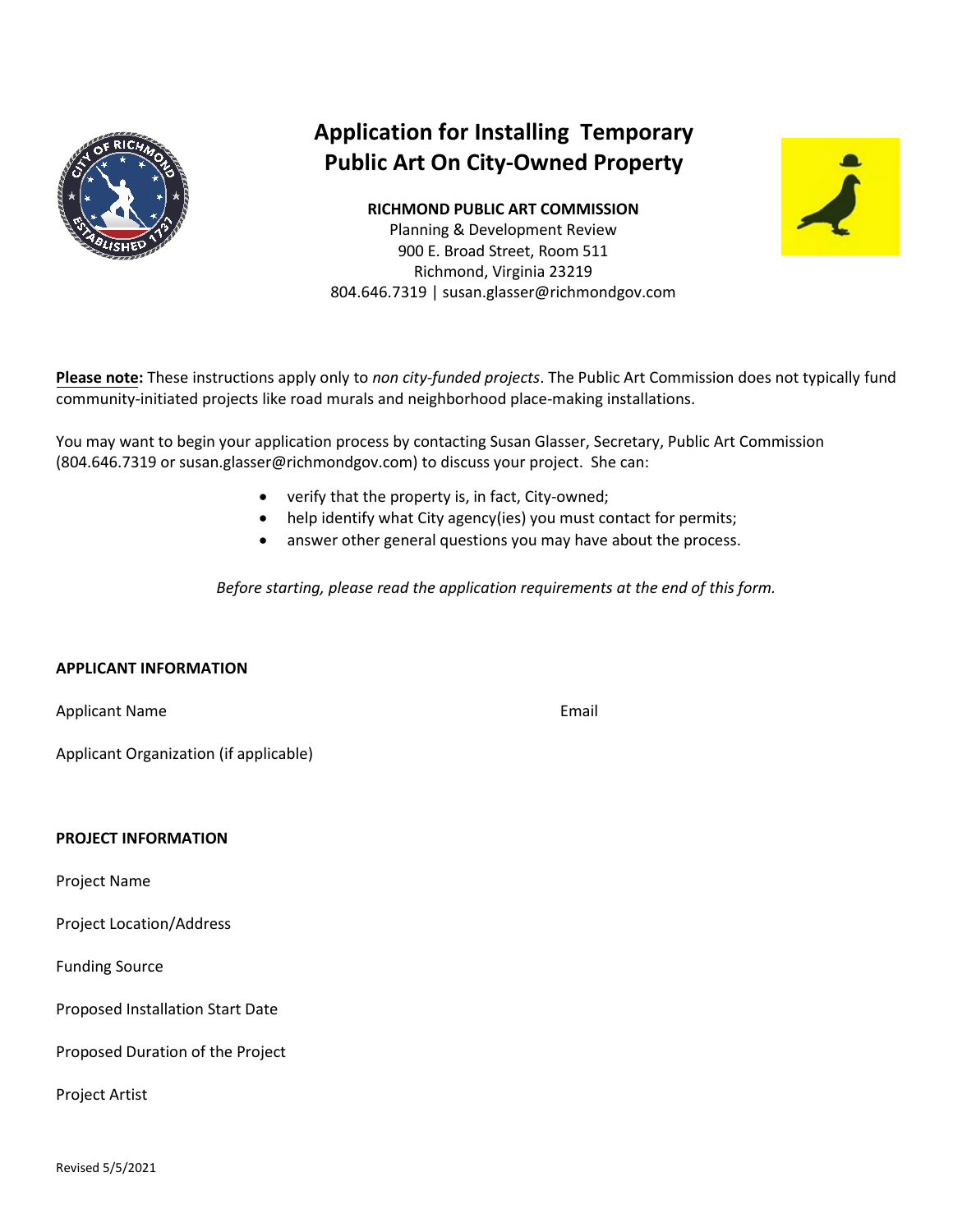Brief description of the project (include materials list)

Rationale for placing the art on public property

Installation plan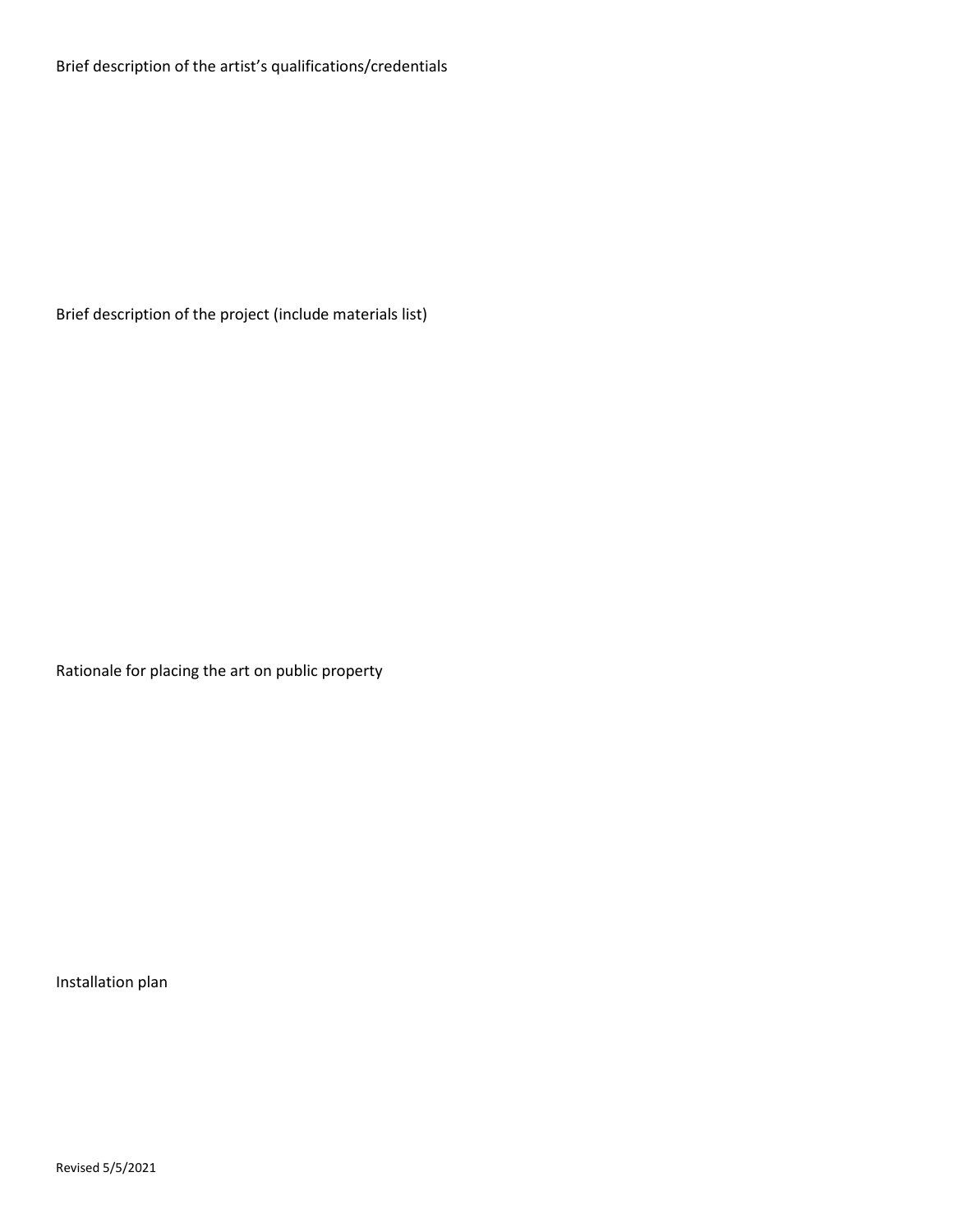I understand and acknowledge that approval of this temporary art installation is not meant to confirm or represent the views or opinions of the Mayor, City Council or City Administration.

Signature Date

### **REQUIRED DOCUMENTS**

- Completed application form
- Site plan/map indicating location of the installation
- Scaled drawing, rendering or photo of the proposed art with dimensions
- Letter(s) of support from the director or designee of relevant City agencies and—when applicable—other community supporters. Applicants are strongly encouraged to contact the location's City Council representative, pertinent civic associations, and/or residents or merchants who may be impacted by the proposal—the more community support the project has the stronger the proposal.

### **SUBMITTAL DEADLINES**

A completed application and support materials must be submitted no later than 14 days prior to a scheduled meeting of the Public Art Commission. These meetings are typically scheduled on the 4<sup>th</sup> Thursday of each month though State holidays may sometimes affect this schedule. To confirm exact dates, check the City's Legislative Calendar [\(https://richmondva.legistar.com/Calendar.aspx\)](https://richmondva.legistar.com/Calendar.aspx) or call the number at the top of this form. *Late or incomplete submissions will be deferred to the next meeting.*

### **SUBMITTING THE APPLICATION**

The application form and supporting documents (PDF preferred) should be sent to [susan.glasser@richmondgov.com.](mailto:susan.glasser@richmondgov.com)

### **WHAT HAPPENS NEXT?**

#### PAC Review and Recommendation

Once an application is received, the Secretary of the PAC reviews the proposal and compiles a recommendation report, which is forwarded to the PAC along with the application packet.

At the PAC meeting, the applicant or a representative may make a brief presentation about the project and answer questions from Commissioners although this is not required.

Following a discussion, the PAC either (1) recommends the proposal, (2) recommends the proposal with contingencies (meaning the applicant may need to make specified modifications to the proposal), or (3) rejects the proposal. The proposal is then automatically placed on the agenda for the next City Planning Commission meeting; the CPC meets every first and third Monday of the month.